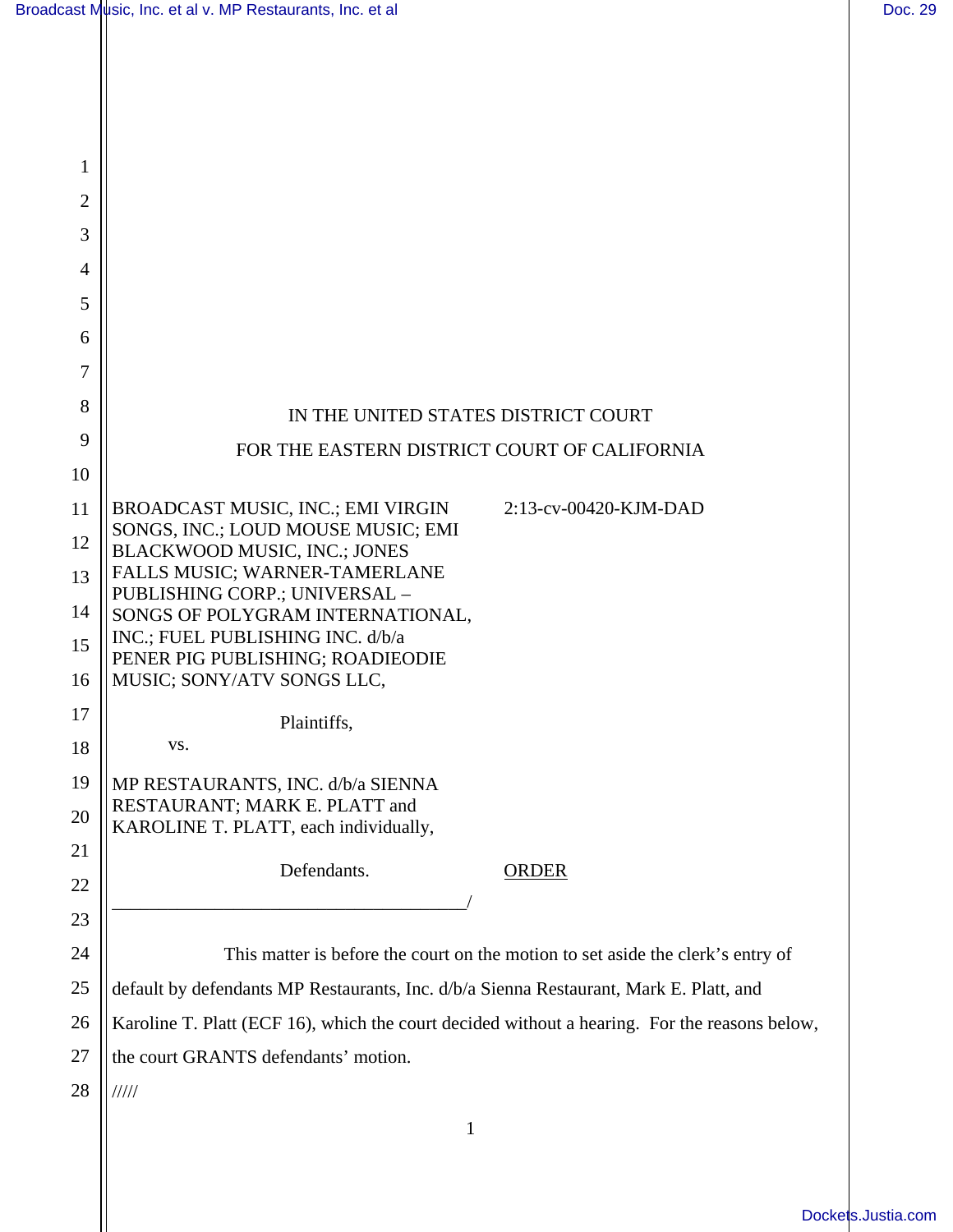1

2

3

4

5

6

7

## I. ALLEGED FACTS AND PROCEDURAL BACKGROUND

 Plaintiffs filed a complaint against defendants for six counts of copyright infringement on March 1, 2013. (*See* Compl., ECF 1.) Individual defendants Mark E. Platt and Karoline T. Platt own defendant MP Restaurants, Inc., which operates and controls Sienna Restaurant in El Dorado Hills, CA. (*Id.* ¶¶ 14–20.) Defendants allegedly infringed plaintiffs' copyrights to several songs when a band performed these songs without plaintiffs' authorization in the individual defendants' restaurant. (*Id.* ¶¶ 3–14; 22–28.)

8 9 10 11 12 13 14 15 16 17 18 19 20 21 22 23 24 Defendant Mark Platt, unrepresented by counsel, spoke with plaintiffs' counsel on March 21, 2013 about the instant suit but took no further action. (Decl. of Karen S. Frank ¶ 4, ECF 21.) Having received no response to the complaint, plaintiffs filed for entry of default against defendants on June 11, 2013 (Frank Decl. ¶ 5; *see* ECF 6), which the clerk entered on June 12, 2013 (ECF 7). Shortly thereafter, on June 19, 2013, defendants retained counsel and began settlement negotiations. (Decl. of Alden J. Parker ¶ 3, ECF 16-2; Frank Decl. ¶ 7.) Plaintiffs initially stated they would not oppose a motion to set aside the default. (Parker Decl. ¶¶ 3–4.) The parties continued settlement negotiations until the end of August 2013. (Parker Decl. ¶ 3; Frank Decl. ¶¶ 7–10.) Defendants sought a stipulation on September 13, 2013 from plaintiffs to set aside the default, which plaintiffs refused. (Parker Decl. ¶ 3; Frank Decl. ¶ 11.) While no declaration attests to this, the parties agree in their briefs that defendants informed plaintiffs on September 16, 2013 that defendants would file a motion to set aside the default. (ECF 20 at 3; ECF 24 at 4.) Plaintiffs sent defendants an email on September 18, 2013 stating that if defendants did not file a motion to set aside the default by close of business September 20, 2013, then plaintiffs would proceed with a motion for default judgment. (Frank Decl. ¶ 12.) On September 27, 2013, plaintiffs filed a motion for default judgment. (Frank Decl. ¶ 14; ECF 15.)

25 26 27 That same day, defendants filed the instant motion to set aside the clerk's entry of default. (ECF 16.) On October 21, 2013, plaintiffs filed an opposition (ECF 20), and defendants replied on November 8, 2013 (ECF 24).

28 /////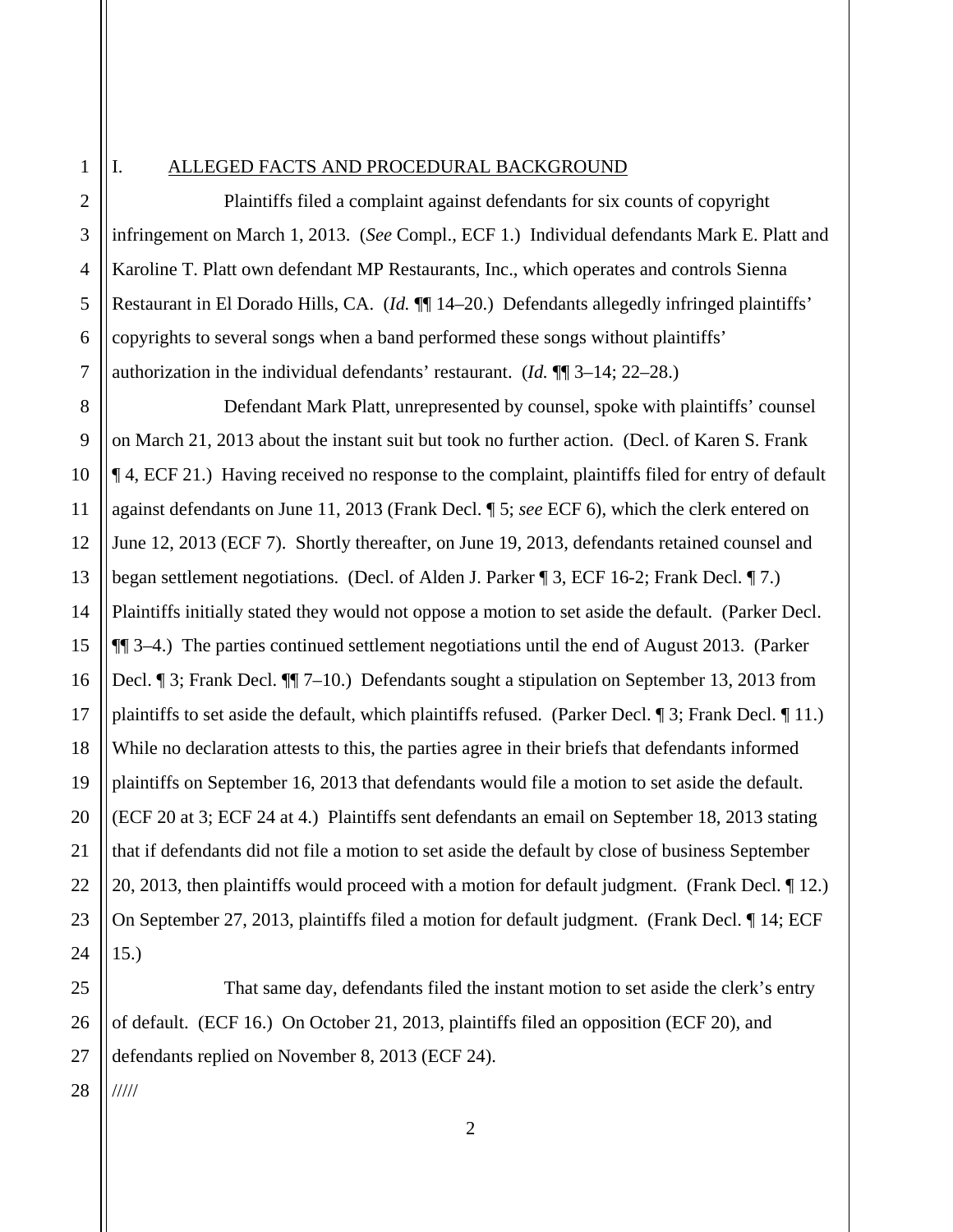## II. STANDARD

1

2

3

4 Under Rule 55(c), "[t]he court may set aside an entry of default for good cause." FED. R. CIV. P. 55(c). To determine whether good cause exists, the court considers three factors: (1) whether defendants engaged in culpable conduct that led to default, (2) whether defendants had a meritorious defense, or (3) whether reopening the default judgment would prejudice plaintiff. *Franchise Holding II, LLC v. Huntington Rests. Grp., Inc.*, 375 F.3d 922, 925–26 (9th Cir. 2004). These factors apply to motions to set aside default under Rule 55(c) and motions to set aside default judgment under Rule 60(b); however, the test is "more liberally applied" in the Rule 55(c) context. *United States v. Signed Personal Check No. 730 of Yubran S. Mesle*, 615 F.3d 1085, 1091 n.1 (9th Cir. 2010) (hereinafter, "*Mesle*"); *see also Brady v. United States,* 211 F.3d 499, 504 (9th Cir. 2000) (finding district court's discretion is "especially broad" when setting aside entry of default, rather than default judgment). The good cause test is disjunctive, such that a court may deny a movant's request to set aside default if any one of the factors is present. *Id.* at 1091; *Franchise Holding II*, 375 F.3d at 926.

 At the same time, the Ninth Circuit's distaste for default judgments cannot be overstated; courts are directed to be "solicitous towards movants" and deny a motion to set aside default only where "extreme circumstances" exist. *Mesle*, 615 F.3d at 1091–92; *see also Westchester Fire Ins. Co. v. Mendez*, 585 F.3d 1183, 1189 (9th Cir. 2009) ("As a general rule, default judgments are disfavored; cases should be decided upon their merits whenever reasonably possible."); *Falk v. Allen*, 739 F.2d 461, 463 (9th Cir. 1984) ("[J]udgment by default is a drastic step appropriate only in extreme circumstances; a case should, whenever possible, be decided on the merits.").

## III. ANALYSIS

 Defendants argue that their actions were not culpable, that they have a meritorious defense against copyright infringement, and that setting aside the default would not prejudice plaintiff. Plaintiffs argue defendants fail to meet their burden to show any of the factors favor setting aside the default. The court examines the three *Franchise Holding II*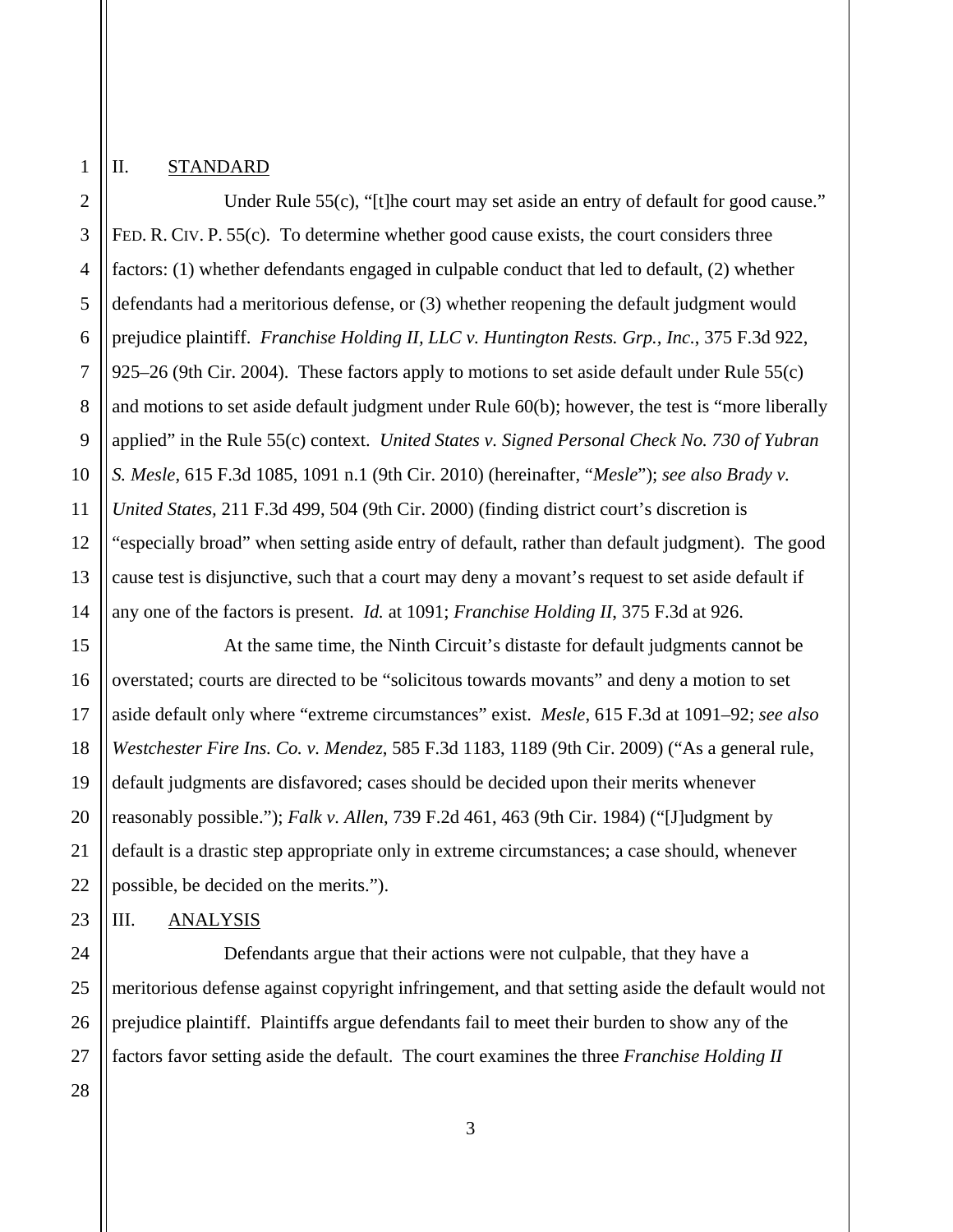1 2 factors in turn and concludes that although defendants did not move as promptly as they could have, they have met their burden to set aside the default.

A. Culpability

 Defendants argue their conduct is not culpable because they are small business owners who have never been sued in the past, are unsophisticated in legal matters, and were simply unaware of their responsibility to file responsive pleadings. (ECF 16-1 at 5.) Further, defendants contend that after retaining counsel the parties began settlement negotiations and that defendants believed plaintiffs were willing to stipulate to set aside the default if the negotiations were unfruitful. (*Id.*) Plaintiffs argue that the culpability standard contained in *Franchise Holding II*, 375 F.3d 922, controls this case, and that under this standard defendants are culpable. (ECF 20 at 4.)

 A defendant's conduct is considered culpable if he has received actual or constructive notice of the action and intentionally failed to answer. *TCI Grp. Life Ins. Plan v. Knoebber*, 244 F.3d 691, 697 (9th Cir. 2001). "Neglectful failure to answer as to which the defendant offers a credible, good faith explanation negating any intention to take advantage of the opposing party, interfere with judicial decision-making, or otherwise manipulate the legal process is not 'intentional' under [Ninth Circuit] default cases." *Id.*; *accord Mesle*, 615 F.3d at 1092. Instead, a finding of intentional failure will exist only where "there is no explanation of the default inconsistent with a devious, deliberate, willful, or bad faith failure to respond." *Id.* at 699.

 The court finds defendants' conduct is not culpable under the controlling *Mesle* culpability standard because their failure to answer was not intentional. First, the *Mesle*  culpability standard, not the *Franchise Holding II* culpability standard, is the relevant one. The *Franchise Holding II* culpability standard, which does not include the intentionality of a defendant's failure to respond, "is not the ordinary standard for Rule 55(c) and 60(b) motions." *Mesle*, 615 F.3d at 1093. "[I]n fact, [the Ninth Circuit] ha[s] never applied [the *Franchise Holding II* culpability standard] to deny relief in the context of such motions except when the

28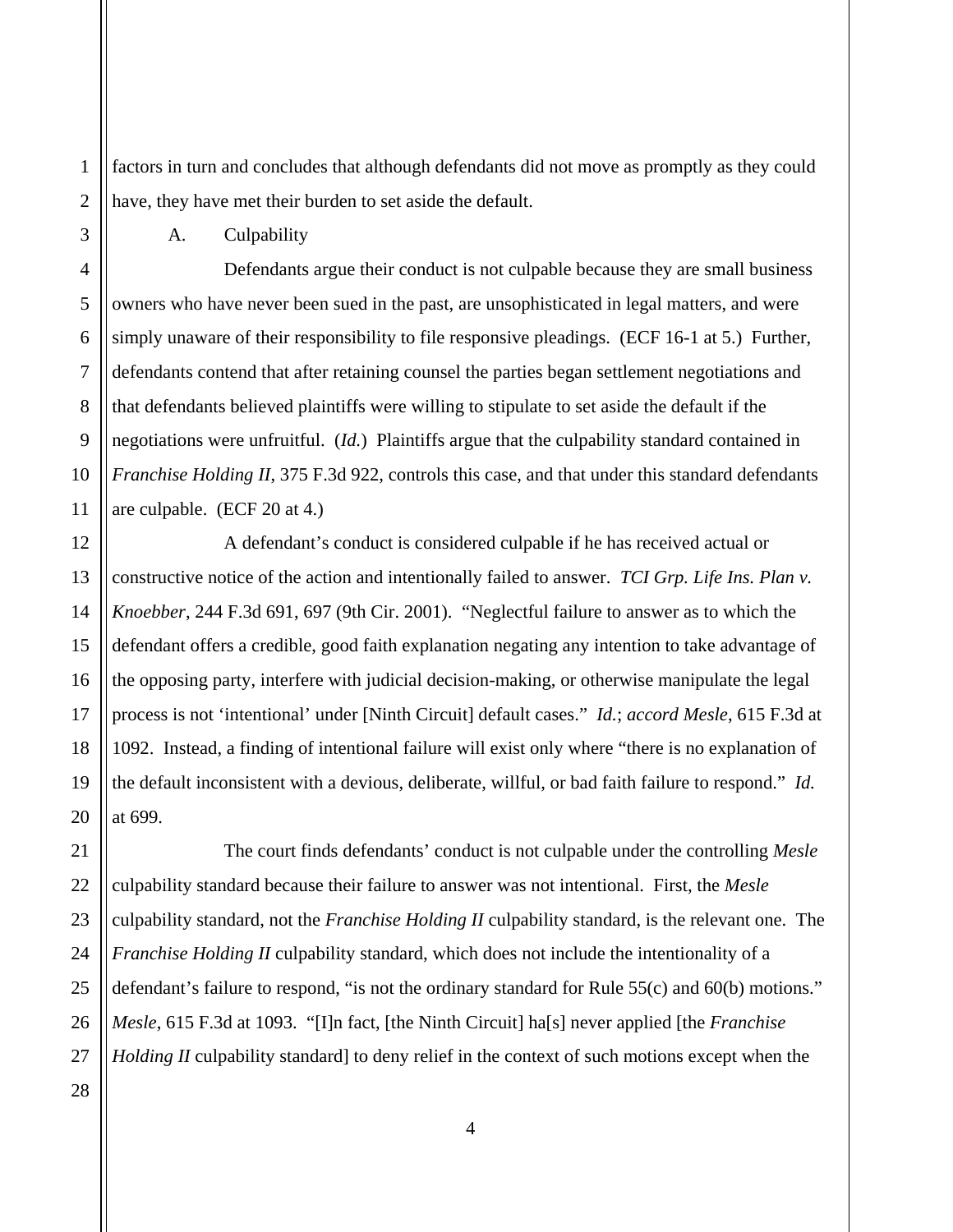1 2 moving party is a legally sophisticated entity or individual." *Id.* (citing *Franchise Holding II*, 375 F.3d at 924).

3 4 5 6 7 8 9 10 11 12 13 14 Second, defendants attest that individual defendants Mark and Karoline Platt, the owners of defendant MP Restaurants, Inc., are not sophisticated in legal matters and were not represented by counsel until after receiving the notice of entry of default. (ECF 16-1 at 4; Decl. of Mark E. Platt ("M. Platt Decl."), ECF 16-3 ¶ 3; Decl. of Karoline T. Platt ("K. Platt Decl."), ECF 16-4 ¶ 3.) Defendants assert they do not have general or regular counsel and did not retain counsel until after the clerk entered a default. (M. Platt Decl. ¶ 3; K. Platt Decl. ¶ 3.) Further, as to the intervening months between the entry of default and the motion to set aside the default, defendants and plaintiffs agree settlement negotiations were underway for a majority of the time. (*See* ECF 16-1 at 4; Parker Decl. ¶ 3; ECF 20 at 3; Frank Decl. ¶¶ 8–11.) Although plaintiffs contend that defendants filed this motion both after the parties agreed-upon deadline and after plaintiffs' filing of a motion for default judgment (ECF 20 at 3; Frank Decl. ¶ 12), this tardiness does not render defendants' failure to respond intentional.

16 Because defendants provide a good faith explanation for the fact they did not file responsive pleadings, the court finds defendants did not act culpably.

B. Meritorious Defense

 Defendants argue they have a meritorious defense because they did not directly or contributorily infringe, did not induce anyone else to infringe, and are not vicariously liable for any alleged infringement. Defendants aver the alleged infringement was done by a local band unaffiliated with defendants, that defendants did not entice or induce the band to play any particular songs, and that defendants had no knowledge of or control over the alleged infringement. (ECF 16-1 at 6.) Finally, defendants assert they cannot be vicariously liable because they had no right to supervise the alleged infringing conduct and have never declined to exercise the right to stop any alleged infringement. (*Id.*) Defendants provide declarations to support the specific claims in their motion to set aside the default. (M. Platt Decl. 15; K. Platt Decl.  $\P$  5.)

28

15

17

18

19

20

21

22

23

5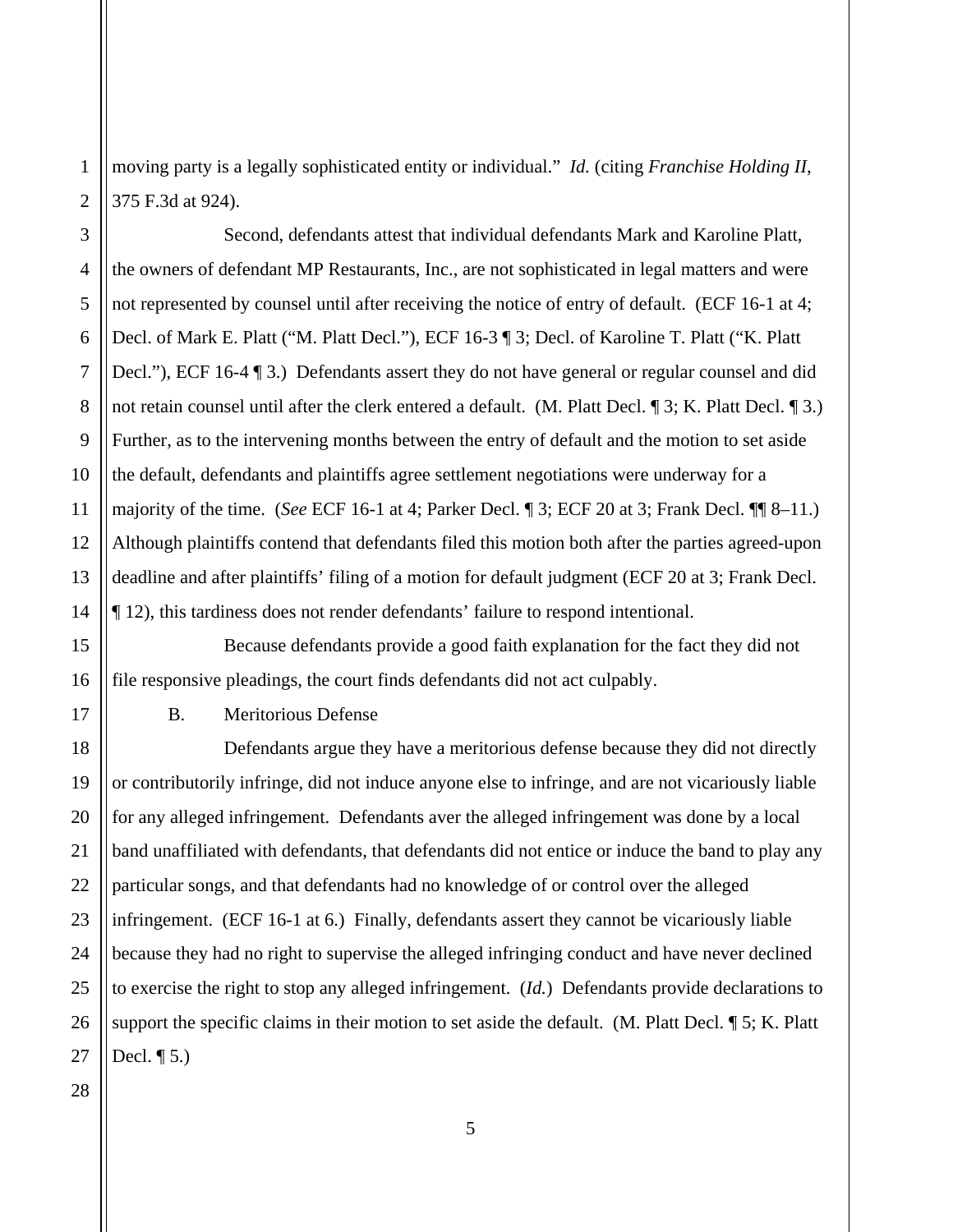In opposition, plaintiffs argue defendants have no meritorious defense because they are vicarious infringers. (ECF 20 at 5.) Defendants owned and operated the restaurant and are therefore liable for any unlicensed public performances occurring there, plaintiffs contend, because defendants exercised requisite control over and derived financial benefit from the performances. (*Id.*)

 A defendant seeking to vacate a default must provide specific facts that would constitute a defense, but the burden is not "extraordinarily heavy." *TCI Grp.*, 244 F.3d at 700. The question of whether defendants' factual allegations are true is not at issue at this juncture. *Mesle*, 615 F.3d at 1094. To prevail on the "meritorious defense" factor, "a [plaintiff] need only demonstrate law or facts showing that a sufficient defense is assertable." *J & J Sports Prod., Inc. v. Benitez*, No. 1:11-cv-01875 AWI DLB, 2012 WL 6088300, at \*4 (E.D. Cal. Dec. 6, 2012) (citing *TCI Grp.*, 244 F.3d at 700). A defense is meritorious if "there is some possibility that the outcome of the suit after a full trial will be contrary to the result achieved by the default." *Haw. Carpenters' Trust Funds v. Stone*, 794 F.2d 508, 513 (9th Cir. 1986).

 In copyright law, "[o]ne . . . infringes vicariously by profiting from direct infringement while declining to exercise a right to stop or limit it." *Metro-Goldwyn-Mayer Studios Inc. v. Grokster, Ltd.*, 545 U.S. 913, 930 (2005). For vicarious infringement, "[l]ack of knowledge of the infringement is irrelevant." *Adobe Sys. Inc. v. Canus Prods., Inc.*, 173 F. Supp. 2d 1044, 1048–49 (C.D. Cal. 2001) (citing *Shapiro, Bernstein & Co. v. H.L. Green Co.*, 316 F.2d 304, 307 (2d Cir. 1963)); *see also Perfect 10, Inc. v. Amazon.com, Inc.*, 508 F.3d 1146, 1172–73 (9th Cir. 2007) (knowledge listed as an element of contributory infringement but not vicarious infringement).

28 The court finds defendants have asserted a meritorious defense to the claim of vicarious copyright infringement for two reasons. First, defendants argue in their motion that they "had no right to supervise the alleged infringing conduct of that band and have never declined to exercise the right to stop any alleged infringement" (ECF 16-1 at 6) and support this assertion with declarations by individual defendants Mark and Karoline Platt (M. Platt Decl. ¶ 5; K. Platt Decl. ¶ 5). Second, the proposed answer contains a number of affirmative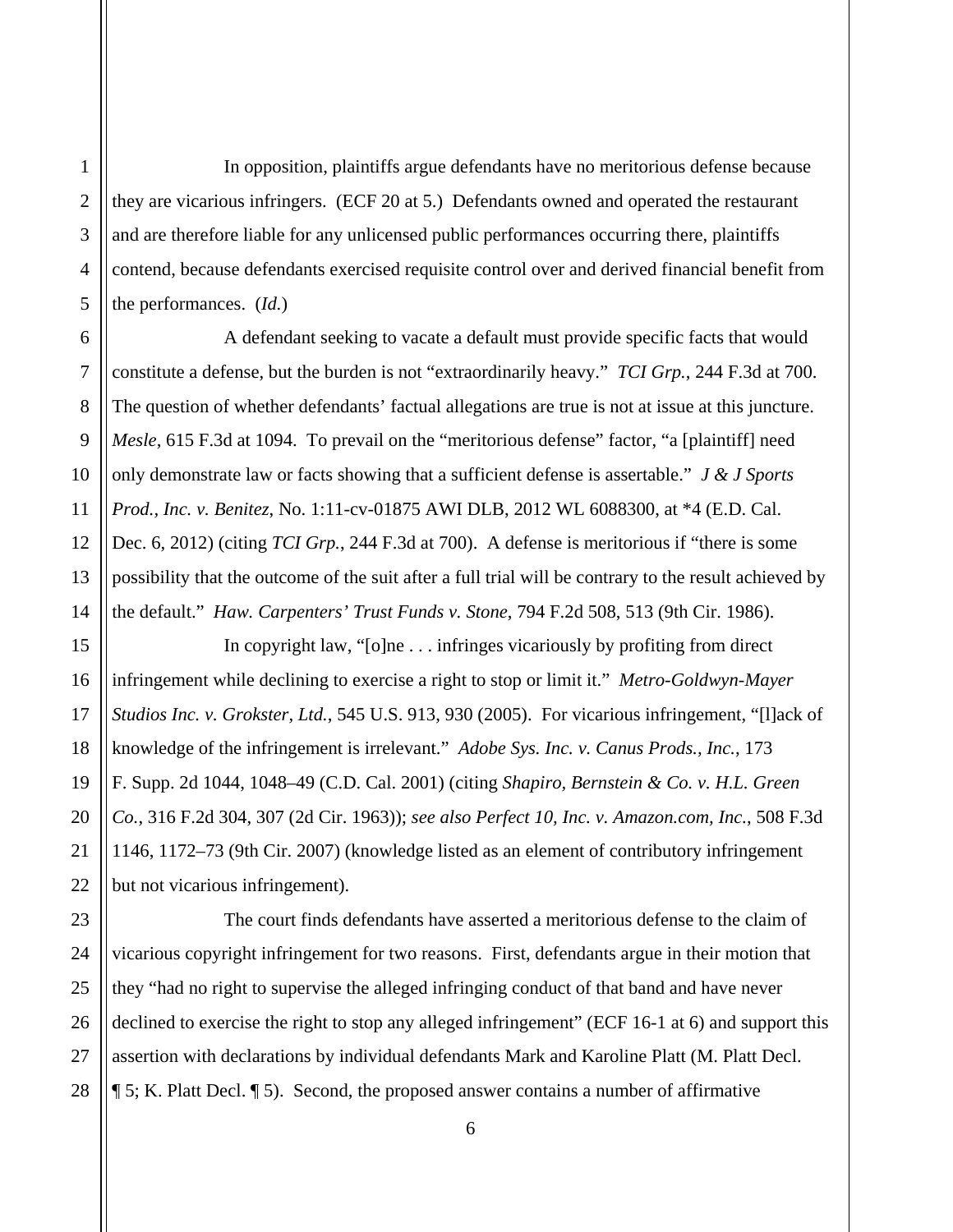1 defenses, including fair use. (Parker Decl. Ex. B, ECF 16-2.) It is possible defendants may prevail on a fair use theory. *Cf. Kelly v. Arriba Soft Corp.*, 336 F.3d 811, 821 (9th Cir. 2003) (thumbnail reproduction of photographs in search engine constituted fair use in part because the thumbnails did not harm the market for the original photographs). Here, if the defendants' argument they lacked the right to supervise or their defense of fair use is proven true, then "there is some possibility that the outcome . . . will be contrary to the result achieved by the default." *Haw. Carpenters' Trust Funds*, 794 F.2d at 513. Defendants have met their burden to show that a sufficient defense is assertable. *See Butner v. Neustadter*, 324 F.2d 783, 786 (9th Cir. 1963) (finding affidavits asserting the defendant "had a good and meritorious defense to the action" sufficient).

Defendants prevail on the meritorious defense factor.

C. Prejudice to Plaintiff

 Defendants argue plaintiffs will not be prejudiced by the court's setting aside the default because plaintiffs never indicated how they would be prejudiced and had previously been willing not to oppose a motion to set aside. (ECF 16-1 at 7.) Plaintiffs argue they incurred costs of moving for default judgment that they would otherwise not have incurred had defendants communicated with them or not waited to file the motion to set aside default until September 27, 2013. (ECF 20 at 7.)

 Prejudice exists where plaintiffs' "ability to pursue [their] case will be hindered." *See TCI Grp.*, 244 F.3d at 701 (quoting *Falk*, 739 F.2d at 463). A delay "must result in tangible harm such as a loss of evidence, increased difficulties of discovery, or greater opportunity for fraud or collusion" for the setting aside of default to be prejudicial to the plaintiff. *Id.* (citing *Thomspon v. Am. Home Assur.,* 95 F.3d 429, 433–34 (6th Cir. 1996).

 Here, plaintiffs would be inconvenienced if this court sets aside the default, but there is nothing to suggest plaintiffs' ability to pursue their case will be hindered. The parties agree in their briefs that defendants informed plaintiffs on September 16, 2013, that defendants would file a motion to set aside the default (ECF 20 at 3; ECF 24 at 4); plaintiffs thus cannot claim complete surprise in the face of defendants' current motion. The policy favoring